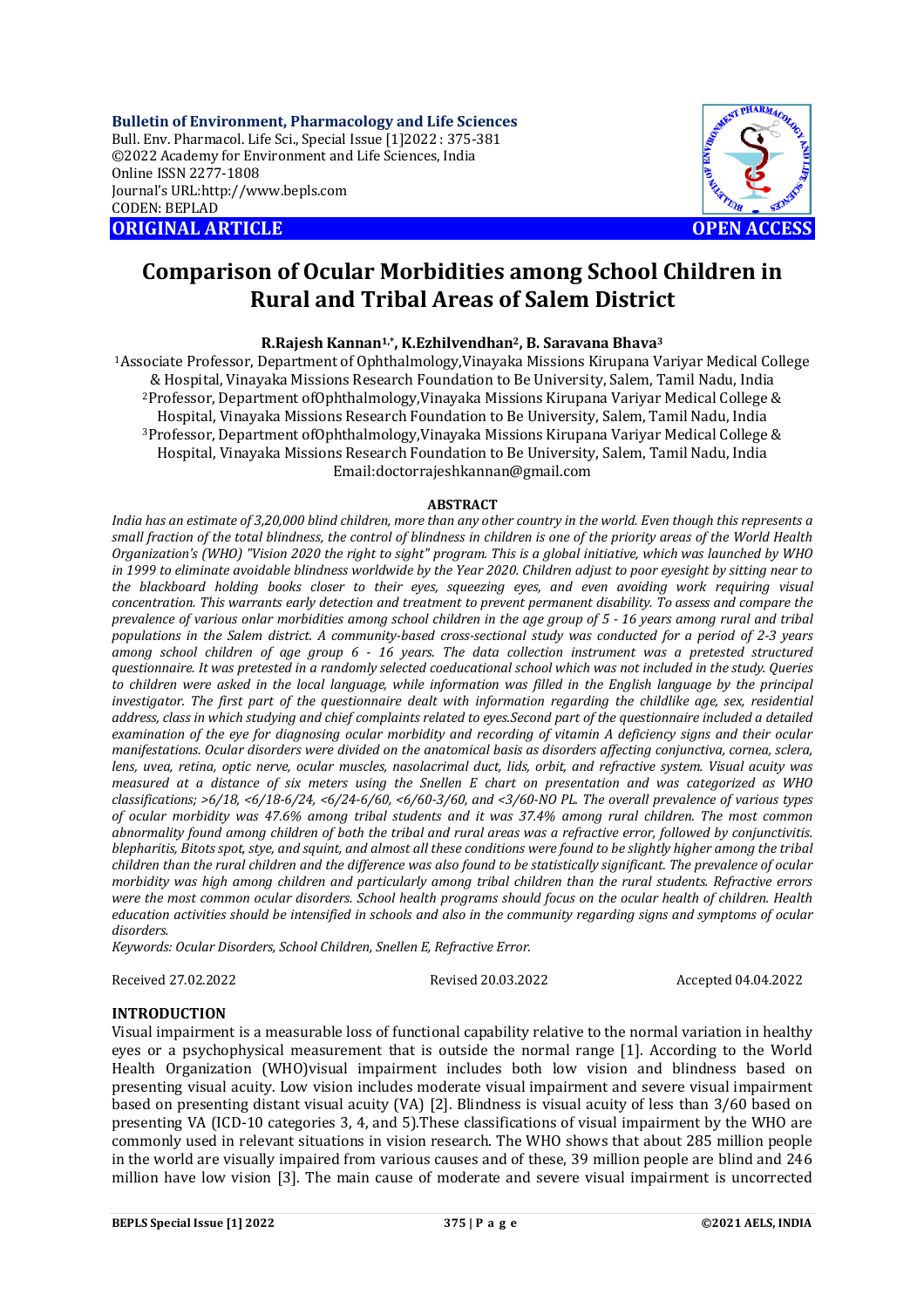refractive errors, whereas cataract remains the leading cause of blindness in middle- and low-income countries. Eighty percent (80%) of all visual impairment can be prevented or cured. In 1999, the WHO and non-governmental organizations (NGOs) launched the Vision 2020: The Right to Sight, which is a global initiative for the elimination of avoidable blindness by the year 2020. Cataract, trachoma, onchocerciasis, childhood blindness, refractive errors, and low vision were identified as immediate priorities within the framework of Vision 2020 [4]. The choice of these anomalies was based on the burden of visual impairment they presented and the feasibility and affordability of intervention to prevent and treat them. Most people with visual impairment are elderly people aged 50 years and older, and children below the age of 15 years[5]. Diseases like cataract, strabismus, congenital nasolacrimal obstruction, refractive error, and allergic eye diseases are common ophthalmic conditions in the pediatric age group. Children adjust to poor eyesight by sitting near the blackboard, holding books closer eyes, squeezing eyes, and even avoiding work requiring visual concentration [6]. This warrants early detection and treatment to prevent permanent disability [7]. School eye health services are one of the important aspects of school health services in which children can be screened for diseases such as refractive error, squint, amblyopia, etc. The eye problems among children are much more prevalent among the tribal areas in India due to lack of awareness and access to the health system [8].

# **MATERIALS & METHODS**

A community-based cross-sectional study was conducted on 1000 school children for a period of 2-3 years among school children of age group 6 - 16 years. School children of age group 5-16 years, from a government school at Attayampatti (rural field practicing area of our medical college) and a community school at Kombuthuki (tribal area) in Salem district. The data collection instrument was a pretested structured questionnaire. It was pretested in a randomly selected coeducational school which was not included in the study. Queries to children were asked in the local language, while information was filled in the English language by the principal investigator. The first part of the questionnaire dealt with information regarding the childlike age, sex, residential address, class in which studying and chief complaints related to eyes. Second part of the questionnaire included a detailed examination of the eye for diagnosing ocular morbidity and recording of vitamin A deficiency signs and their ocular manifestations. Ocular disorders were divided on the anatomical basis as disorders affecting conjunctiva, cornea, sclera, lens, uvea, retina, optic nerve, ocular muscles, nasolacrimal duct, lids, orbit, and refractive system. Visual acuity was measured at a distance of six meters using the Snellen E chart on presentation and was categorized as WHO classifications; >6/18, <6/18-6/24, <6/24-6/60, <6/60-3/60, and <3/60- NO PL.Inclusion criteria: All children in the age group of 5-16 years.Exclusion criteria: Children who were absent on the day of examination and those who did not give consent for the examination. Strabismus assessment was done using an occluder (cover uncover test). We only report one main diagnosis for each patient. The main diagnosis of Patients in the study represents the diagnosis, condition, problem, or other reason for the encounter/visit that is chiefly responsible for the outpatient services provided. For eye injuries, type of injury was classified according to Birmingham's Eye Trauma Terminology classification (BETTS) as closed globe injuries for contusions, lamellar lacerations, and superficial foreign body, while ruptures, penetrating, perforating, and intraocular foreign body laceration as open globe injury.Anterior segment examination was done with a slit lamp and torch. For suspected cases, posterior segment examination was performed after dilating pupil using a direct and indirect ophthalmoscope and fundus camera. Intraocular pressure was checked with an applanation tonometer. If the child had decreased vision the examiner sent him/her to a vision center/refraction clinic for refraction. The experienced optometrist undertook objective and subjective refraction and then rechecked with the correction to confirm if refractive error is the cause for the visual impairment.

# **STATISTICAL ANALYSIS**

Statistical analysis was performed with Statistical Package for the Social Sciences (SPSS) version 21. Mean and standard deviation was derived for all the parametric variables. Proportions were used to present the results. The Chi-square test was used to test the significance between the proportions at a 95% confidence interval.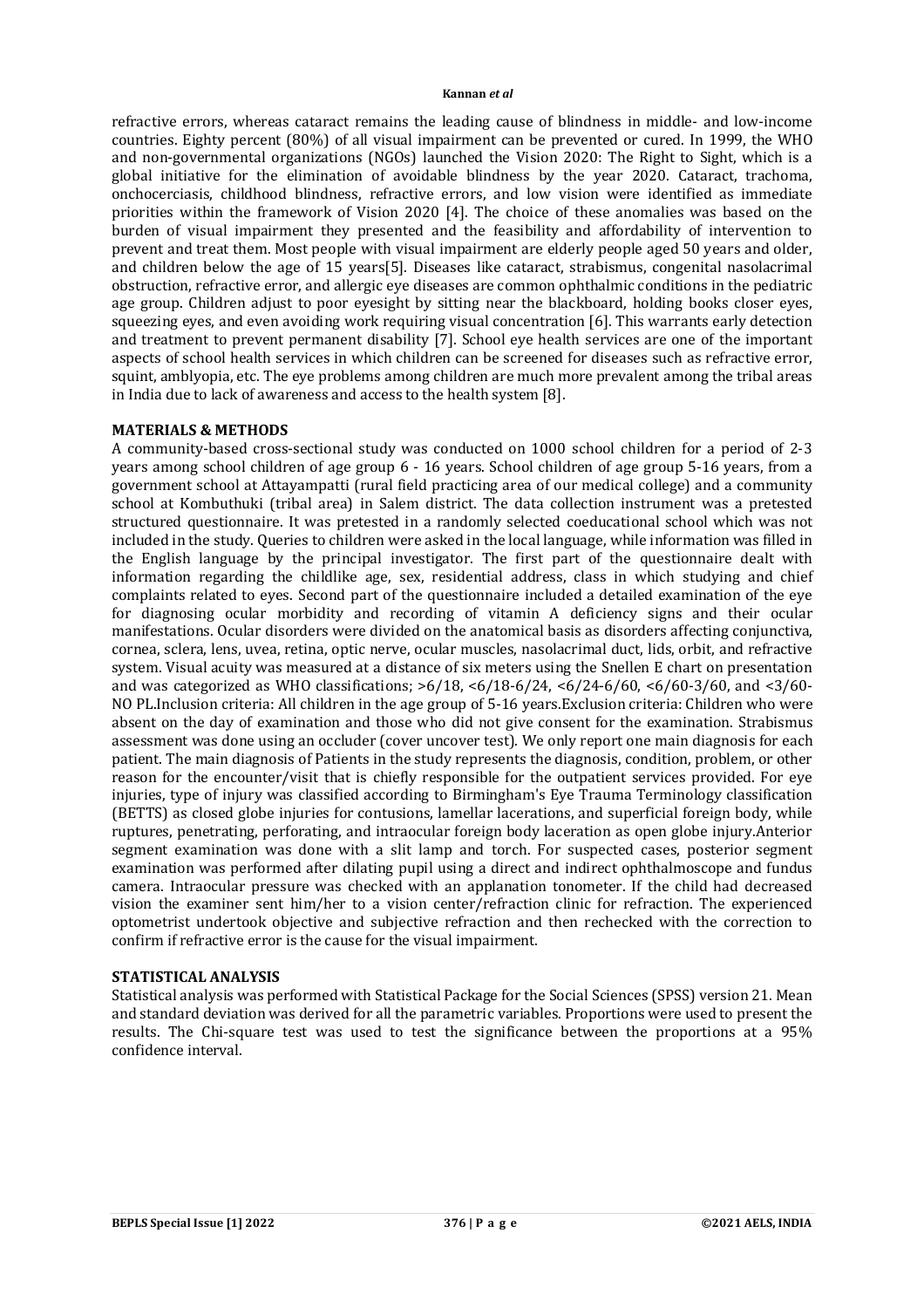| TADLE 1. AGE-WISE DISTRIBUTION OF THE STUDT FOFULATION |           |                 |           |                |       |  |  |
|--------------------------------------------------------|-----------|-----------------|-----------|----------------|-------|--|--|
| Age group                                              |           | Trible students |           | Rural students |       |  |  |
|                                                        | Frequency | Percentage      | Frequency | Percentage     |       |  |  |
| $5 - 6$                                                | 30        | 6%              | 28        | 5.6%           |       |  |  |
| $7 - 8$                                                | 105       | 21%             | 108       | 21.6%          |       |  |  |
| $9 - 10$                                               | 85        | 17%             | 94        | 18.8%          |       |  |  |
| $11 - 12$                                              | 119       | 23.8%           |           | 22.6%          |       |  |  |
| $13 - 14$                                              | 108       | 21.6%           | 103       | 20.6%          | 0.726 |  |  |
| $15 - 16$                                              | 53        | 10.6%           | 54        | 10.8%          |       |  |  |
| Total                                                  | 500       | 100%            | 500       | 100%           |       |  |  |
| $Mean + SD$                                            |           | $10.9 + 2.8$    |           | $11.1 + 2.7$   |       |  |  |

# TABLE 1: AGE-WISE DISTRIBUTION OF THE STUDY POPULATION

Table1 shows the age-wise distribution of the study subjects. It is seen from the table that the majority of the children were in the age group between 11 and 14 years. The mean age among the tribal children was 10.9 years and for rural children, it was 11.1 years and there was no statistically significant difference between the rural and tribal children in the age group. P-value derived by applying student T-test. gender-wise distribution of the study subjects. It is seen from the table the males (65%) outnumbered the females (35%) both in rural and tribal populations. There was no statistically significant difference among the rural and the tribal children concerning the gender distribution.

| 111000 2. DISTRIDOTION OF THE STODT SODJEGTS DRISED ON THEIR GOPH BRINTS |           |                        |                |            |        |  |  |  |
|--------------------------------------------------------------------------|-----------|------------------------|----------------|------------|--------|--|--|--|
| Presenting                                                               |           | <b>Tribal Students</b> | Rural Students | P-value    |        |  |  |  |
| Complaints                                                               | Frequency | Percentage             | Frequency      | Percentage |        |  |  |  |
| Watering                                                                 | 33        | $6.6\%$                | 28             | 5.6%       | 0.0376 |  |  |  |
| Of eyes                                                                  |           |                        |                |            |        |  |  |  |
| Defective                                                                | 50        | 10%                    | 41             | 8.2%       |        |  |  |  |
| Vision                                                                   |           |                        |                |            |        |  |  |  |
| Headache                                                                 | 73        | 14.6%                  | 54             | 10.8%      |        |  |  |  |
| Headache, Watering and                                                   | 165       | 33%                    | 146            | 29.2%      |        |  |  |  |
| defective Vision                                                         |           |                        |                |            |        |  |  |  |
| Nil com plaints                                                          | 179       | 35.8%                  | 231            | 46.2%      |        |  |  |  |
| Total                                                                    | 500       | 100%                   | 500            | 100%       |        |  |  |  |

TABLE 2: DISTRIBUTION OF THE STUDY SUBJECTS BASED ON THEIR COMPLAINTS

Table 2 shows the distribution of the study subjects based on their complaints related to the eye. It is seen from the table that the most common said complaints were more common among tribal children than the rural complaints were headache, defective vision, and watering of eyes. The about children and the difference was found to be statistically significant (p<.05)

| TABLE 3: DISTRIBUTION OF THE STUDY SUBJECTS BASED ON THEIR VISUALACUITY OF BOTH EYES. |  |
|---------------------------------------------------------------------------------------|--|
|---------------------------------------------------------------------------------------|--|

| Visual |             | Tribal students | Rural students | P-value        |        |
|--------|-------------|-----------------|----------------|----------------|--------|
| acuity | $Rteye\%$   | Lt eye $(\% )$  | $Rteve\%$      | Lt eye $(\% )$ |        |
| 6/6    | 296 (59.2%) | 318 (63.6%)     | 336 (67.2%)    | 359 (71.8%)    | 0.0162 |
| 6/9    | 147 (29.4%) | 121 (24.2%)     | 125 (25%)      | 99 (19.8%)     |        |
| 6/12   | 52 (10.4%)  | 56 (11.2%)      | 38 (7.6%)      | 41 (8.2%)      |        |
| 6/18   | 5(1%)       | 5(1%)           | $1(0.2\%)$     | $1(0.2\%)$     |        |
| Total  | 500 (100%)  | 500 (100%)      | 500 (100%)     | 500 (100%)     |        |

Table 3 shows the distribution of the study subjects based on their visual acuity of both eyes. It is seen from the table that the majority of the children in both groups had a visual acuity of 6/6. Defective vision with a visual acuity of 6/9, 6/12, and 6/18 was more common among tribal children than the rural children and the difference was found to be statistically significant  $(p<0.05)$ .

**RESULT**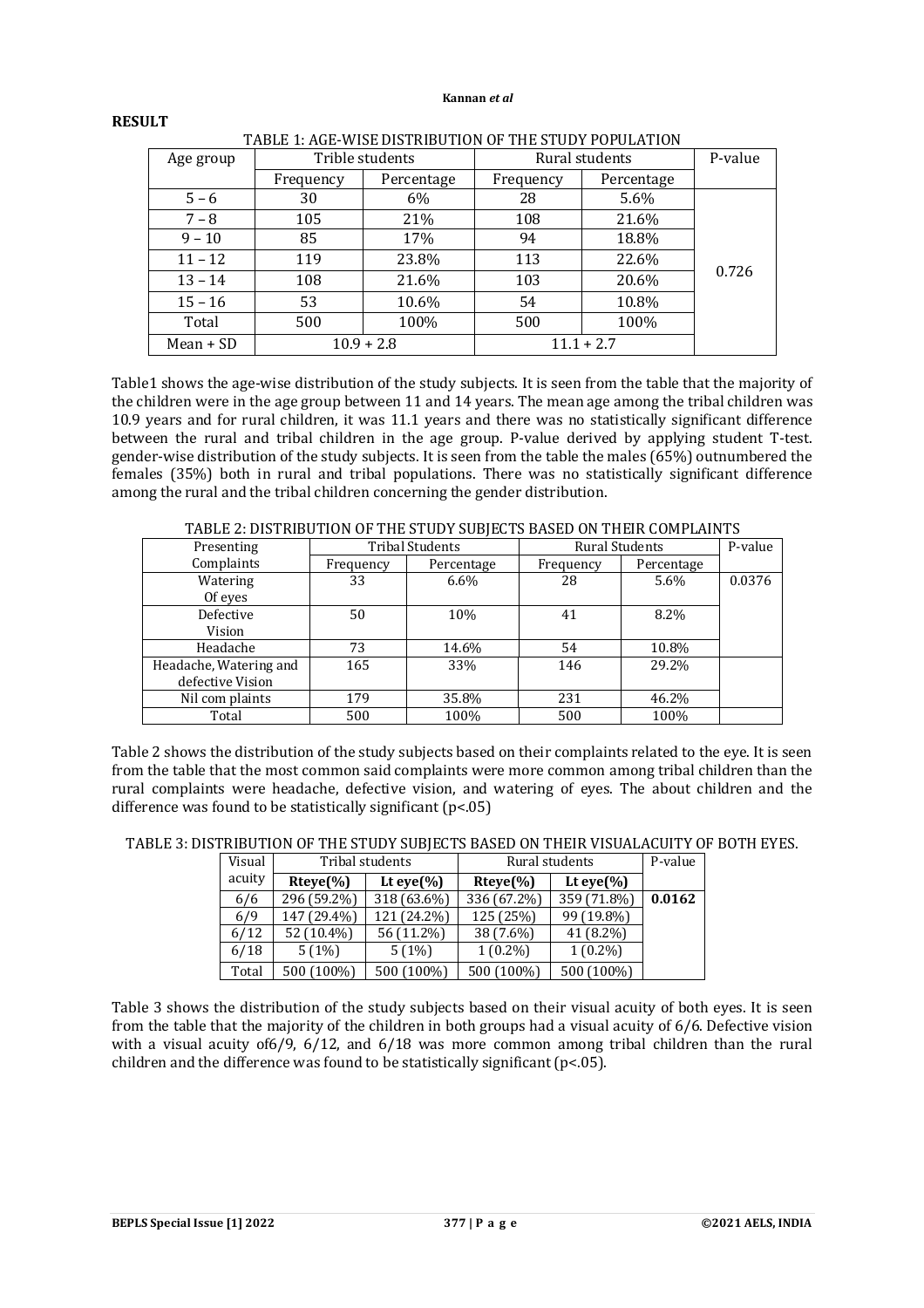| 31 تا تا |            |                 |                |            |         |  |  |  |
|----------|------------|-----------------|----------------|------------|---------|--|--|--|
| PHI      |            | Tribal students | Rural students |            | P-value |  |  |  |
|          | Rt eye %   | Lt eye $%$      | Rt eye %       | Lt eye %   |         |  |  |  |
| 6/6      | 316(63.2)  | 332(66.4%)      | 346(69.2%)     | 370(74%)   | 0.0217  |  |  |  |
| 6/9      | 136(27.2%) | 116(23.2%)      | 128(25.6%)     | 99(19.8%)  |         |  |  |  |
| 6/12     | 45(9%)     | 49(9.8%)        | 25(5%)         | 30(6%)     |         |  |  |  |
| 6/18     | $3(0.6\%)$ | $3(0.6\%)$      | $1(0.2\%)$     | $1(0.2\%)$ |         |  |  |  |
| Total    | 500(100%)  | 500(100%)       | 500(100%)      | 500(100%)  |         |  |  |  |

TABLE 4: DISTRIBUTION OF THE STUDY SUBJECT BASED ON THEIR PINHOLE IMPROVEMENT OF BOTH EYES

P-value Derived by applying chi-square test

Table 4 shows the distribution of the study subjects based on their pinhole improvement of both eyes. It is seen from the table that there is an improvement in the refraction after PINHOLE TEST and it is more in rural children than tribal children and the difference was found to be statistically significant (p<.05).

|  |  | TABLE 5: DISTRIBUTION OF THE STUDY SUBIECT BASED ON THE TYPE OF REFRACTIVE ERROR |
|--|--|----------------------------------------------------------------------------------|
|  |  |                                                                                  |
|  |  |                                                                                  |

| Refractive    |              | Tribal students | Rural students | P-value    |        |
|---------------|--------------|-----------------|----------------|------------|--------|
| Error         | $Rt$ eye $%$ | Lt eye $%$      | Rt eye %       | Lt eye $%$ |        |
| Myopia        | 166(33.2%)   | 157(31.4%)      | 132(26.4%)     | 128(25.6%) | 0.0296 |
| Astigmatism   | 24 (4.8%)    | 20(4%)          | 18 (3.6%)      | 16 (3.2%)  |        |
| Hypermetropia | 15(3%)       | 13 (2.6%)       | $9(1.8\%)$     | $6(1.2\%)$ |        |
| Amblyopia     | $21(4.2\%)$  | 20(4%)          | 16 (3.2%)      | 15 (3%)    |        |
| Normal        | 274(54.8%)   | 290(58%)        | 325(65%)       | 335(67%)   |        |
| Total         | 500(100%)    | 500(100%)       | 500(100%)      | 500(100%)  |        |

Table 5 shows the distribution of the study subjects based on the type of refractive error. It is seen from the table that more than 50% of the study subjects had normal refraction. The most common refractive error among them was found to be myopia, followed by astigmatism, amblyopia, and hypermetropia. All these conditions were found to be slightly higher in the tribal group than the rural group children and the difference was found to be statistically significant  $(p<0.05)$ .

# TABLE 6: DISTRIBUTION OF THE STUDY SUBJECTS BASED ON THE ABNORMALITIES OF THE LIDS

| Lid         |               | <b>Tribled Students</b> | Rural students | P-value    |        |
|-------------|---------------|-------------------------|----------------|------------|--------|
| Abnormality | $Rt$ eye $\%$ | Lt eve $\%$             | Rt eye $%$     | Lt eye $%$ |        |
| Blepharitis | $32I(6.4\%)$  | $32(6.4\%)$             | 18(3.6%)       | 18(3.6%)   | 0.0412 |
| Stye        | 18 (3.6%)     | 10(2%)                  | 11 (2.2%)      | $9(1.8\%)$ |        |
| Normal      | 350(70%)      | 358(71.6%)              | 371(74.2%)     | 373(74.6%) |        |
| Total       | 500(100%)     | 500(100%)               | 500(100%)      | 500(100%)  |        |

Table 6 shows the distribution of the study subjects based on the abnormalities of the lids. It is inferred from the table that the most common abnormality of the lid was blepharitis followed by stye and it is slightly higher among the students of the tribal region when compared to a rural area and the difference was found to be statistically significant (p<.05).

TABLE7:DISTRIBUTION OF THE STUDY SUBJECT BASED ON THE ABNORMALITIES OF THE **CONJUNCTIVA** 

| Conjunctiva             |             | Trible student | Rural student | P-value     |        |
|-------------------------|-------------|----------------|---------------|-------------|--------|
| Abnormality             | Rt eye $\%$ | Lt eye $\%$    | Rt eye $%$    | Lt eye $\%$ |        |
| Allergic Conjunctivitis | 66 (13.2%)  | 66 (13.2%)     | $32(6.4\%)$   | $32(6.4\%)$ | 0.0319 |
| Bitots spot             | $16(3.2\%)$ | $16(3.2\%)$    | $7(1.4\%)$    | $7(1.4\%)$  |        |
| Normal                  | 418 (83.6%) | 418 (83.6%)    | 461 (92.2%)   | 461 (92.2%) |        |
| Total                   | 500         | 500            | 500           | 500         |        |
|                         | $(100\%)$   | $(100\%)$      | $(100\%)$     | $(100\%)$   |        |

Table7 shows the distribution of the study subjects based on the abnormalities of the conjunctiva. The most common conjunctiva abnormality found among the children was allergic conjunctivitis followed by Bitots spot and both these conditions were higher in the tribal children than the rural children and the difference was found to be statistically significant (p<.05).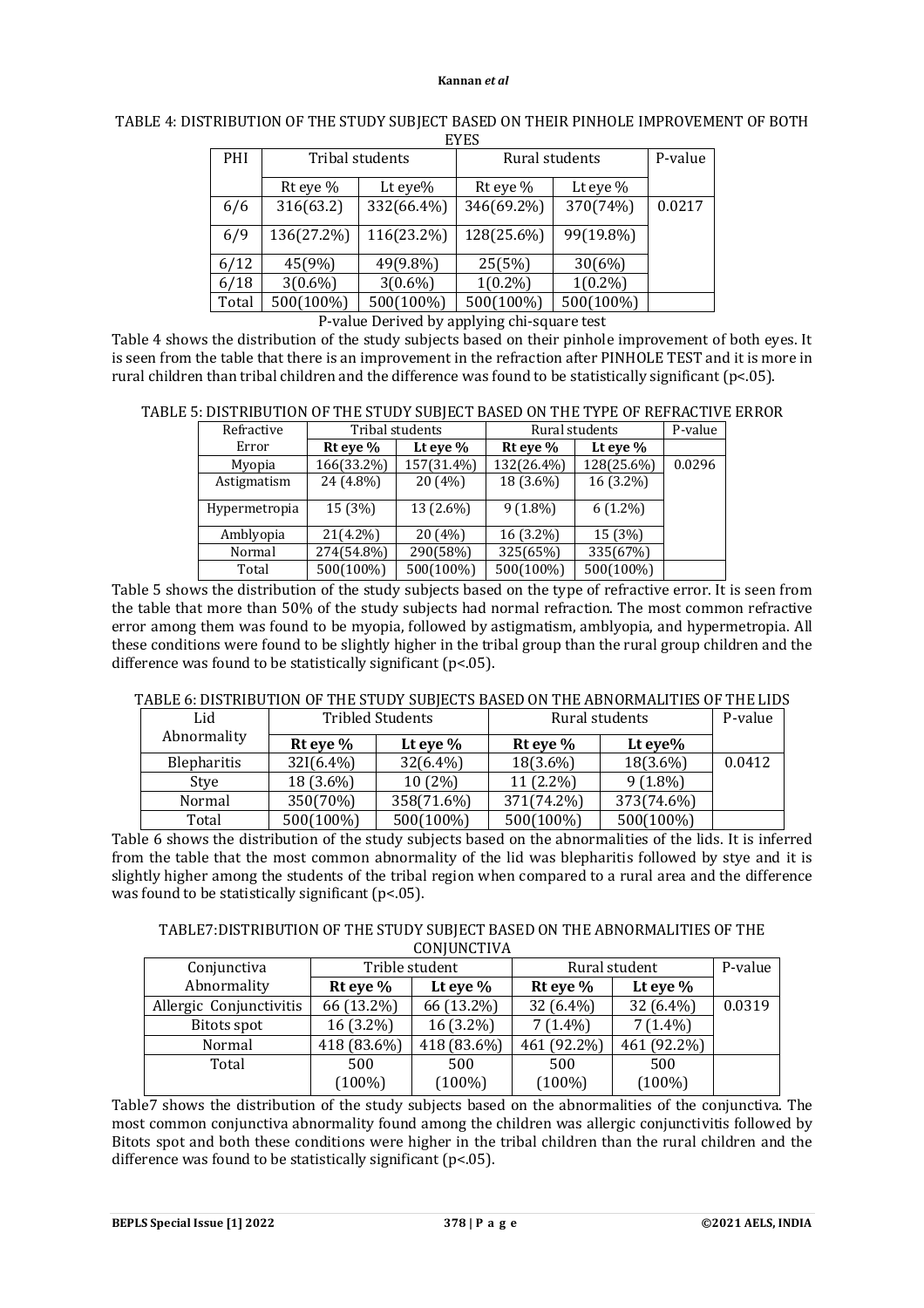|                         |  | TABLE 8:DISTRIBUTION OF THE STUDY SUBJECTS BASED ON THEIR FINDINGS OF CORNEA, AC, IRIS, |  |  |  |                                                                                                                                                                                                                                                                                               |  |  |  |  |
|-------------------------|--|-----------------------------------------------------------------------------------------|--|--|--|-----------------------------------------------------------------------------------------------------------------------------------------------------------------------------------------------------------------------------------------------------------------------------------------------|--|--|--|--|
| PUPIL. LENS. AND FUNDUS |  |                                                                                         |  |  |  |                                                                                                                                                                                                                                                                                               |  |  |  |  |
|                         |  |                                                                                         |  |  |  | $\sim$ 1 $\sim$ 1 $\sim$ 1 $\sim$ 1 $\sim$ 1 $\sim$ 1 $\sim$ 1 $\sim$ 1 $\sim$ 1 $\sim$ 1 $\sim$ 1 $\sim$ 1 $\sim$ 1 $\sim$ 1 $\sim$ 1 $\sim$ 1 $\sim$ 1 $\sim$ 1 $\sim$ 1 $\sim$ 1 $\sim$ 1 $\sim$ 1 $\sim$ 1 $\sim$ 1 $\sim$ 1 $\sim$ 1 $\sim$ 1 $\sim$ 1 $\sim$ 1 $\sim$ 1 $\sim$ 1 $\sim$ |  |  |  |  |

| Parts of the | Trible students (both eyes) |                 | Rural students (both eyes) | P-value         |       |
|--------------|-----------------------------|-----------------|----------------------------|-----------------|-------|
| eye          | <b>Normal</b>               | <b>Abnormal</b> | <b>Normal</b>              | <b>Abnormal</b> |       |
| Cornea       | 500(100%)                   |                 | 500(100%)                  |                 | 1.000 |
| AC           | 500(100%)                   |                 | 500(100%)                  |                 |       |
| Iris         | 500(100%)                   |                 | 500(100%)                  |                 |       |
| Pupil        | 500(100%)                   |                 | 500(100%)                  |                 |       |
| Lens         | 500(100%)                   |                 | 500(100%)                  |                 |       |
| Fundus       | 500(100%)                   |                 | 500(100%)                  |                 |       |

P-value derived by applying chi-square test

Table 8 shows the distribution of the study subjects based on their findings of the cornea, AC, Iris, Pupil, lens, and fundus. It is seen from the table nochildren had any abnormality related to the cornea, lens, AC, iris, pupil, and fundus both the rural and tribal children.

TABLE 9: DISTRIBUTION OF THE STUDY SUBJECTS BASED ON THE FINDINGS OF THE EXTRA-OCULAR **MOVEMENTS** 

| <b>EOM</b> | Trible students |             | Rural Students | P Value     |        |
|------------|-----------------|-------------|----------------|-------------|--------|
|            | Rt eye $%$      | Lt eye $\%$ | Rt eye $\%$    | Lt eye $\%$ |        |
| Squint     | 14 (2.8%)       | 10(2%)      | $4(0.8\%)$     | $2(0.4\%)$  | 0.0486 |
| Normal     | 486(97.8%)      | 490 (98%)   | 496(99.2%)     | 498(99.6%)  |        |
| Total      | 500(100%)       | 500(100%)   | 500(100%)      | 500(100%)   |        |

Table 9 shows the distribution of the study subjects based on the findings of the extra-ocular movements. It is seen from the table that squint was present in about 1% of the rural children and 3% of the tribal children and the difference was found to be statistically significant ( $p$ <.05).

| TABLE 10: COMPARISION OF THE PREVALENCE OF VARIOUSOCULAR MORBIDITIES BETWEEN TRIBAL |
|-------------------------------------------------------------------------------------|
| AND RURAL CHILDREN                                                                  |

| Ocular morbidities        | Tribal children | Rural children | P value |
|---------------------------|-----------------|----------------|---------|
| Myopia                    | 166 (33.2%)     | 132 (26.4%)    | 0.0316  |
| Astigmatism               | 24 (4.8%)       | 18 (3.6%)      | 0.0419  |
| Hypermetropia             | 15 (3%)         | $9(1.8\%)$     | 0.0404  |
| Amblyopia                 | 24 (4.8%)       | 18 (3.6%)      | 0.0218  |
| Allergic Conjunctivitis   | 66 (13.2%)      | 32 (6.4%)      | 0.001   |
| <b>Bitots</b> spot        | 16 (3.2%)       | $7(1.4\%)$     | 0.001   |
| Blephartits               | 32 (6.4%)       | 18 (3.6%)      | 0.0271  |
| Stye                      | 18 (3.6%)       | 11 (2.2%)      | 0.0421  |
| Squint                    | 14 (2.8%)       | $4(0.8\%)$     | 0.001   |
| Total(over all morbidity) | 238 (47.6%)     | 187 (37.4%)    | 0.001   |

Table10 shows the comparison of the prevalence of various ocular morbidities between tribal and rural children. It is seen from the table that the most common abnormality found among children of both the tribal and rural areas was a refractive error, followed by allergic conjunctivitis, blepharitis, bitotsspot, stye, and squint and almost all these conditions were found to be slightly higher among the tribal children than the rural children and the difference was also found to be statistically significant. The reasons for more visual morbidities in the tribal region would be lack of awareness about the illness, poor educational qualification of parents, poor access to the health system, consanguineous marriage between parents, poor personal hygiene, and their very poor socio-economic status. In our study, we were not able to derive the causal association for all these factors as many children at young age was not able to answer the questions related to these factors.

# **DISCUSSION**

Visual impairment is a worldwide problem that has a significant socioeconomic impact. Childhood blindness is a priority area because of the number of years of blindness that ensues. Data on the prevalence and causes of blindness and severe visual impairment in children are needed for planning and evaluating preventive and curative services for children, including planning special education and low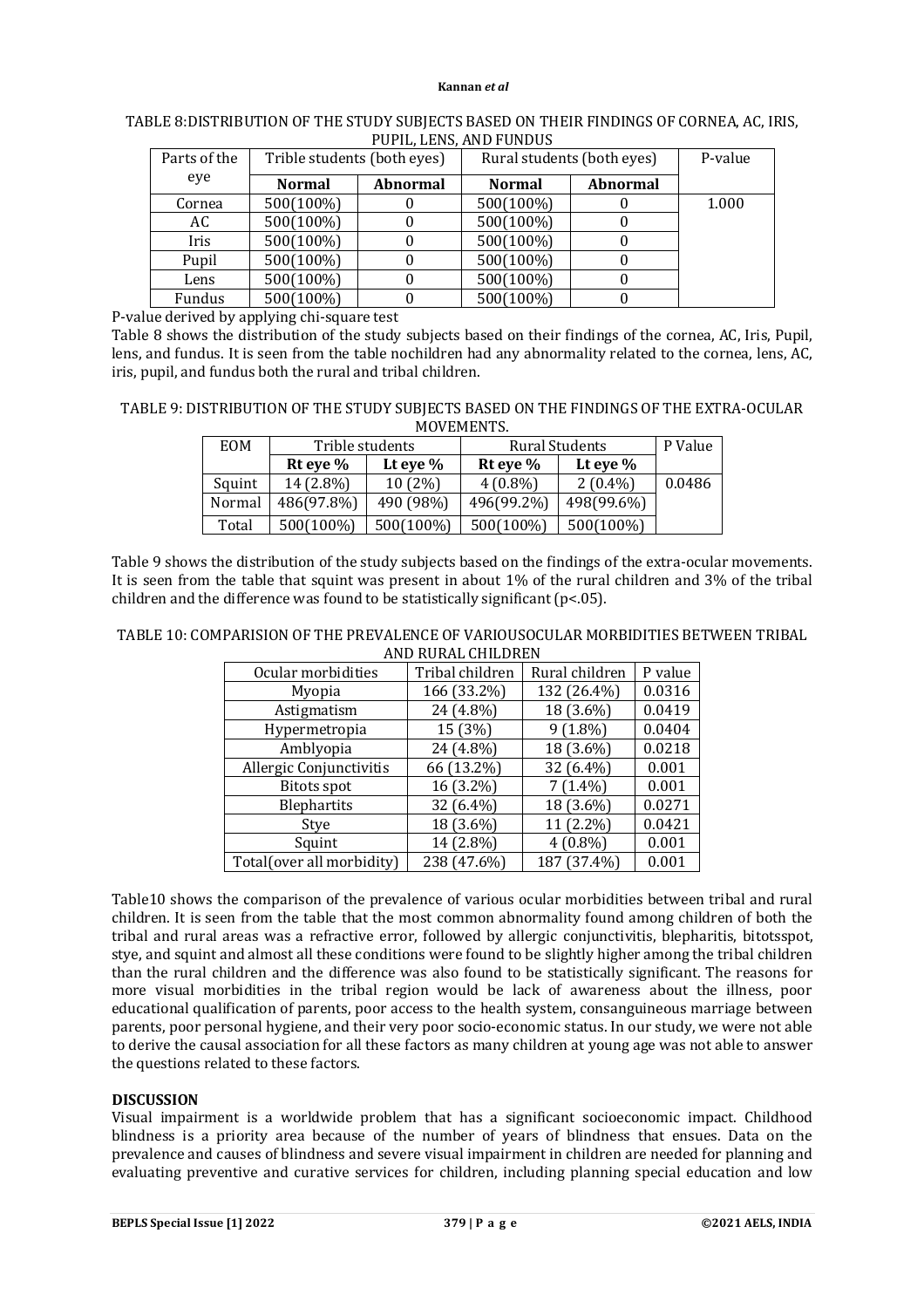vision services [9][10]. Because 30% of India's blind lose their eyesight before the age of 20 years and many of them are under five when they become blind, the importance of early detection and treatment of ocular disease and visual impairment among young children is obvious [11][12]. Population-based data concerning the prevalence of ocular morbidity among children are not readily available for India. In the present study, refractive errors were the most common disorders seen which was encountered in 40% among tribal students and 30% among rural students, and the difference was also found to be statistically significant. Higher prevalence of conjunctivitis in tribal children compared to rural. children, as observed in this study, could be because many of the students in tribal schools belong to much lower socioeconomic status and are more likely to have poor personal hygiene [13]. Poor vision in childhood affects performance in school or at work and has a negative influence on the future life of a child. Moreover, the planning of the youth's career is much dependent on visual acuity, especially in jobs for the navy, military, railways, and aviation. Refractive errors are the most common reasons for the outpatient visit to an ophthalmic surgeon or an ophthalmic assistant [14]. The overall incidence has been reported to vary between 21% and 25% of patients attending eye outpatient departments in India. A similar prevalence of refractive errors has been observed among children of 12-17 years in Ahmedabad city. From South India, a higher (32%) prevalence rate of refractive errors among school children of age 3-18 years as compared to the present study was observed, because of a higher case detection rate in that study by an optometrist [15]. A different study population (children who attended eye care centers in the last 18 months) in their study may explain this. Children are less likely to attend eye care centers for color blindness. However, in our study, no children had complaint of color blindness. Vitamin A deficiency up to an extent of 5.4-9% in 4 to 16 years has been reported from Rajasthan and Kolkata respectively as compared to 3.2% in the tribal area and 1.4% in a rural area in the present study. This can be explained by lower socioeconomic status associated with an unhealthy dietary pattern which is more common in tribal areas than the rural areas [16]. Variation in the prevalence of conjunctivitis can be explained by the difference in socioeconomic status, personal hygiene of children, and seasonal variations of occurrence of conjunctivitis. In the present study, the prevalence of allergic conjunctivitis was 13.4% in tribal children and 6,2% in rural students.A low prevalence of congenital disorders was found in other studies from 17.7 Whereas in our study no children were found to be with any congenital India abnormalities. The reason might be in those areas there are schools for special children and so those children might be admitted in those schools [17]. Very marginal difference in the prevalence of ocular diseases among males and females in the present study is comparable to results of the study by Sehgal et al., in Delhi (males 46.1% and females 48.3%) [18]. Prevalence of vitamin A deficiency was found to be more among males as compared to females in this study contrary to the results of other studies. 78,30This difference was more appreciable with the prevalence of night blindness. However, being subjective, the symptom of night blindness cannot be relied upon completely.In almost all studies conducted in India, the prevalence of ocular morbidity decreased with age, the results of our study also confirmed this finding in an urban North Indian hilly area [19].The results of the study strongly suggest that screening of school children for ocular problems should be done at regular intervals and it should be one of the prime components of the School Health Program. For this, school teachers should be oriented and trained in identifying common eye problems among school children so that these children can be referred for prompt treatment [20]. They should also impart awareness regarding ocular hygiene among school children. In this manner, the incidence of preventable causes of blindness among school children will be minimized. Identification of color vision defects with concurrent vocational counseling should also be done at the earliest in schoolchildren to save the child from frustration later on and help him to choose a suitable vocation[21][22].

### **CONCLUSION**

The studies conducted so far in India related to childhood ocular morbidity were either done in an urban area or rural area and no studies were conducted in tribal areas and this study is the first of its kind comparing the ocular morbidity between rural and tribal areas. The prevalence of ocular morbidity was high among children and particularly among tribal children than the rural students. Refractive errors were the most common ocular disorders. School health programs should focus on the ocular health of children. Health education activities should be intensified in schools and also in the community regarding signs and symptoms of ocular disorders. Finally, the aim of all blindness control programs should be to propagate awareness in the masses of eye care and to teach the essentials of ocular hygiene and eye healthcare.

#### **CONFLICT OF INTEREST**

The authors declare that they have no conflict of interest.